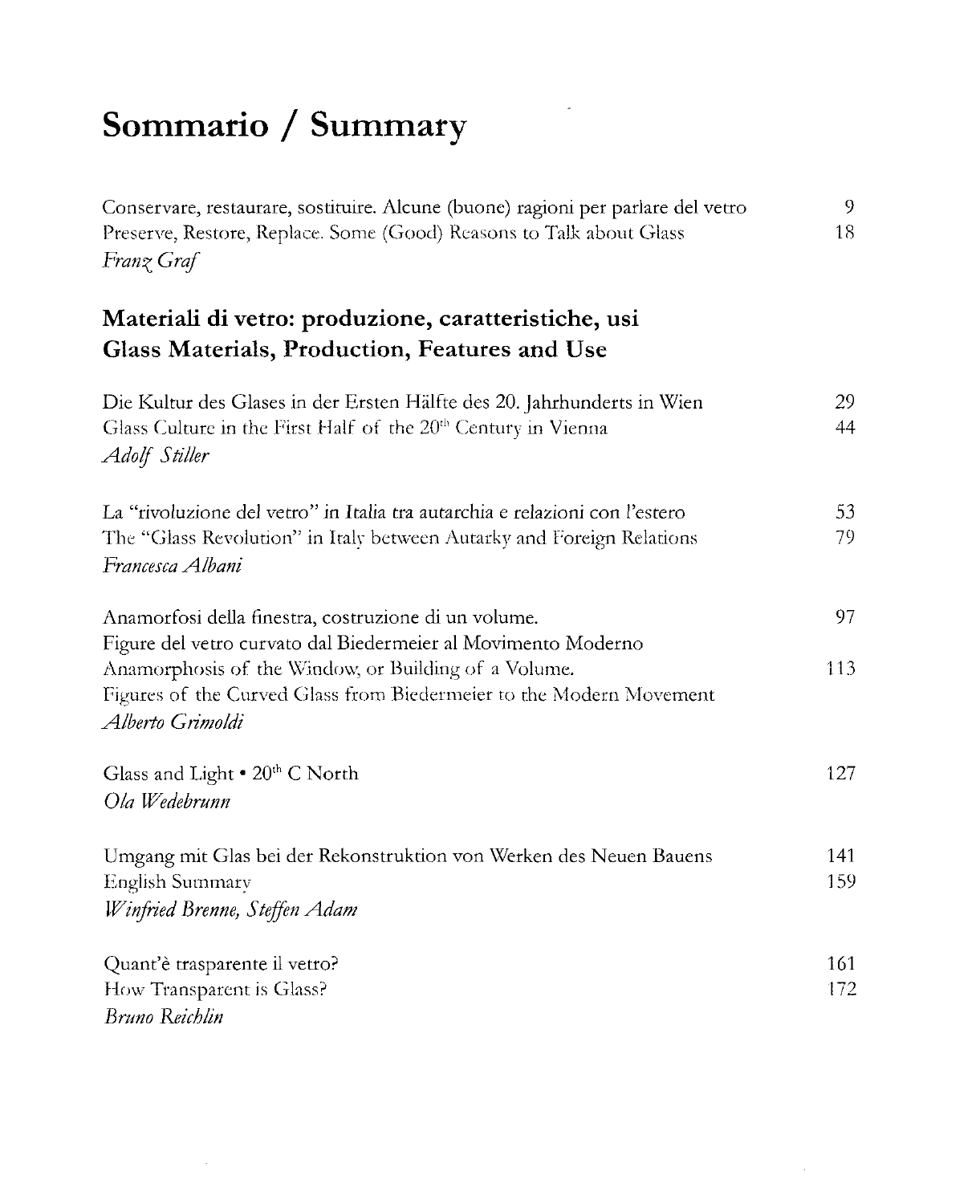| Le facciate leggere della prima metà del Novecento:<br>caratteristiche e problematiche di conservazione<br>Curtain Walls in the First Half of the 20th Century:<br><b>Characteristics and Problems of Preservation</b> |            |
|------------------------------------------------------------------------------------------------------------------------------------------------------------------------------------------------------------------------|------------|
| Early Glazed Curtain Walls and their Preservation<br>Anke Fissabre, Bernhard Niethammer                                                                                                                                | 185        |
| The Glass Façades of the Bauhaus Dessau Building<br>Monika Markgraf                                                                                                                                                    | 201        |
| Restoration and Reconstruction of The Daily Express Building,<br>Fleet Street, London<br>John Robertson                                                                                                                | 223        |
| Restoring Modern Curtain Walls in the Netherlands<br>Sander Nelissen                                                                                                                                                   | 239        |
| La Olivetti e il mito della trasparenza. Riflessioni attorno al restauro<br>della ICO Centrale ·<br>Olivetti and the Myth of Transparency. Reflections on the Restoration<br>of the ICO Centrale<br>Enrico Giacopelli  | 259<br>276 |
| Le case degli anni Trenta e la trasparenza<br>Transparency and Houses of the Thirties                                                                                                                                  |            |
| Verre & Maison de Verre<br>Glass & Maison de Verre<br><b>Bernard Bauchet</b>                                                                                                                                           | 289<br>297 |
| La reproduction des dalles et pavés de verre de la première partie<br>du XXe siècle<br>Reproducing Glass Block and Slab from the First Half of the 20 <sup>th</sup> Century<br>Pierre Roquette                         | 303<br>310 |

 $\sim$